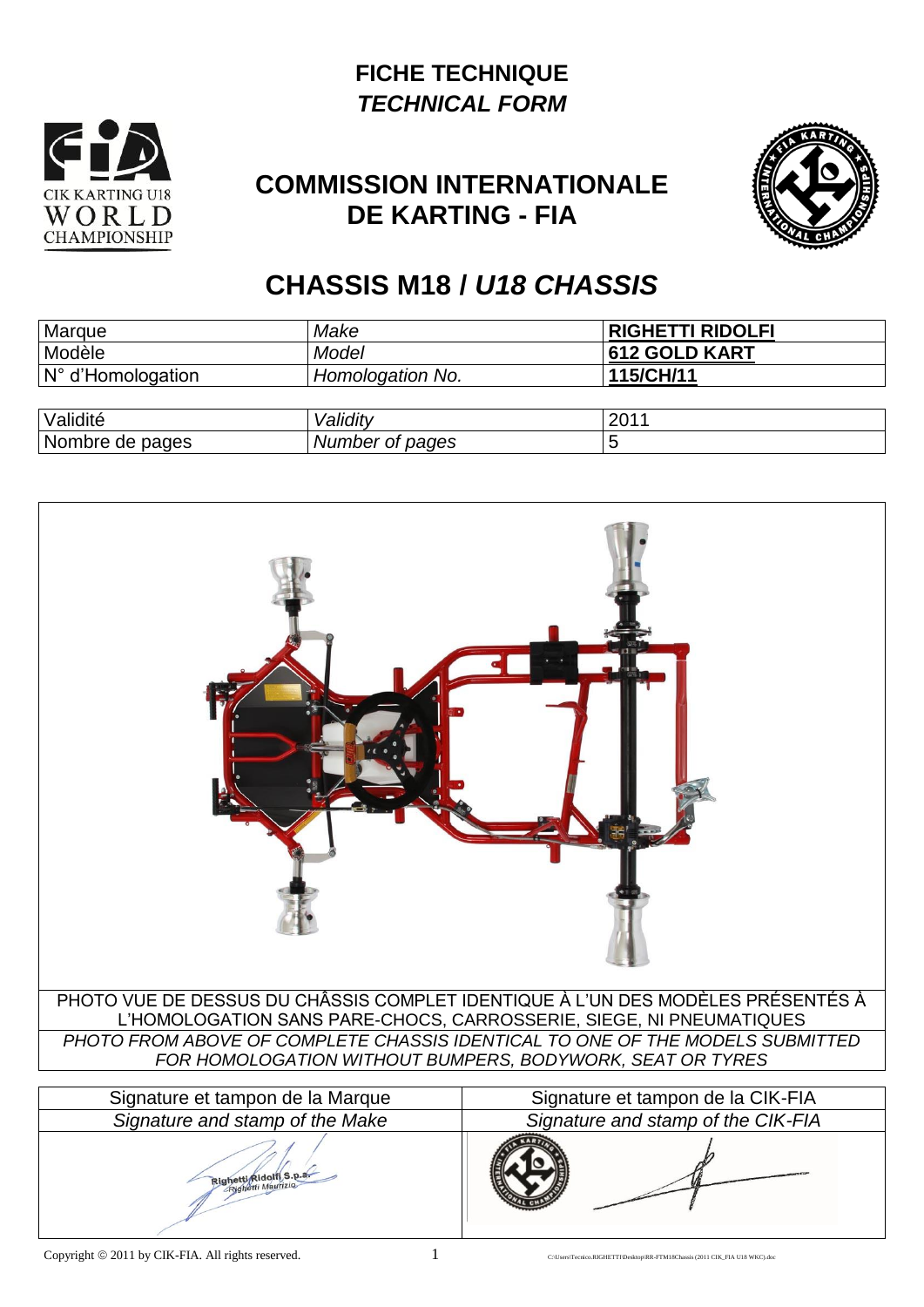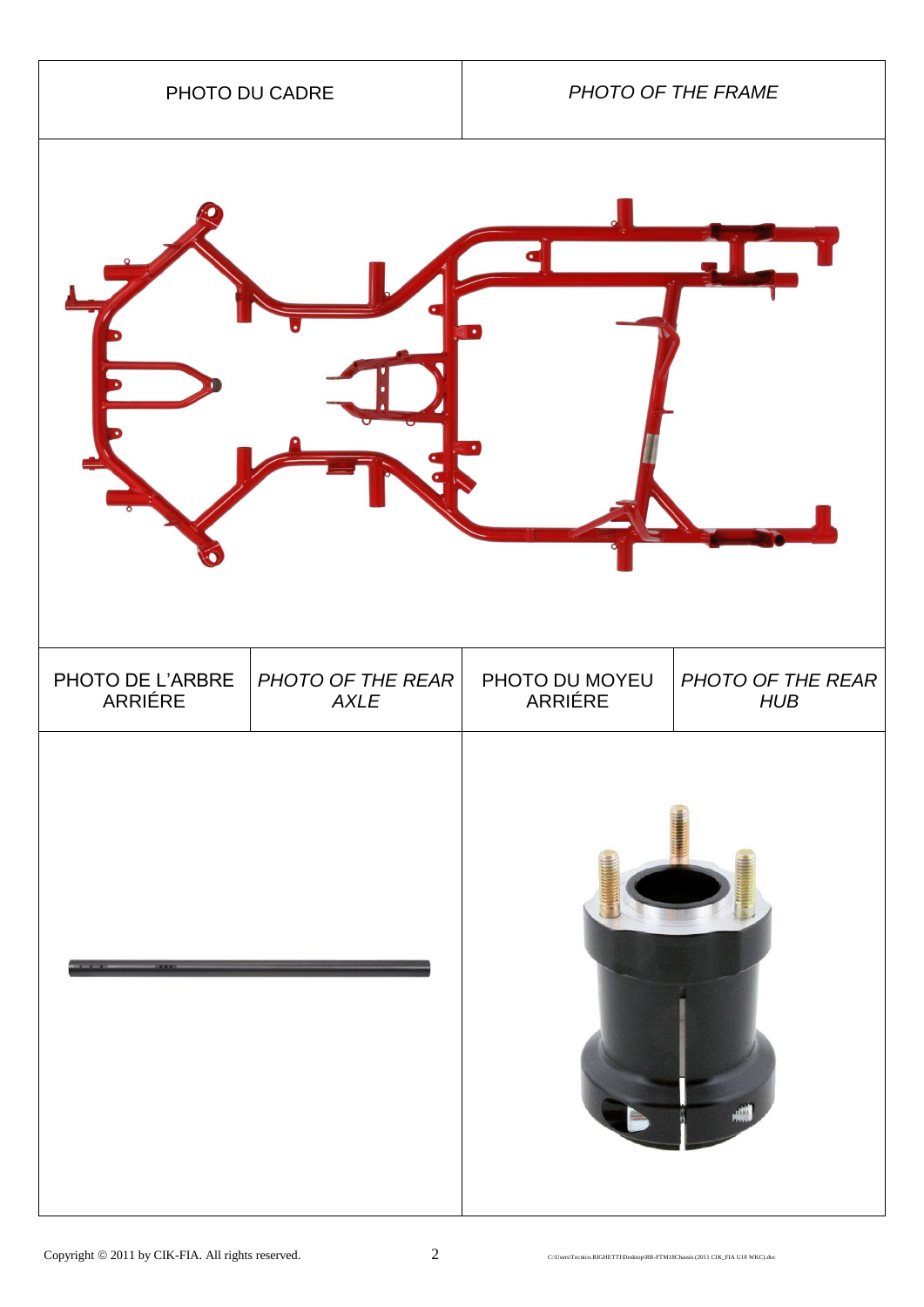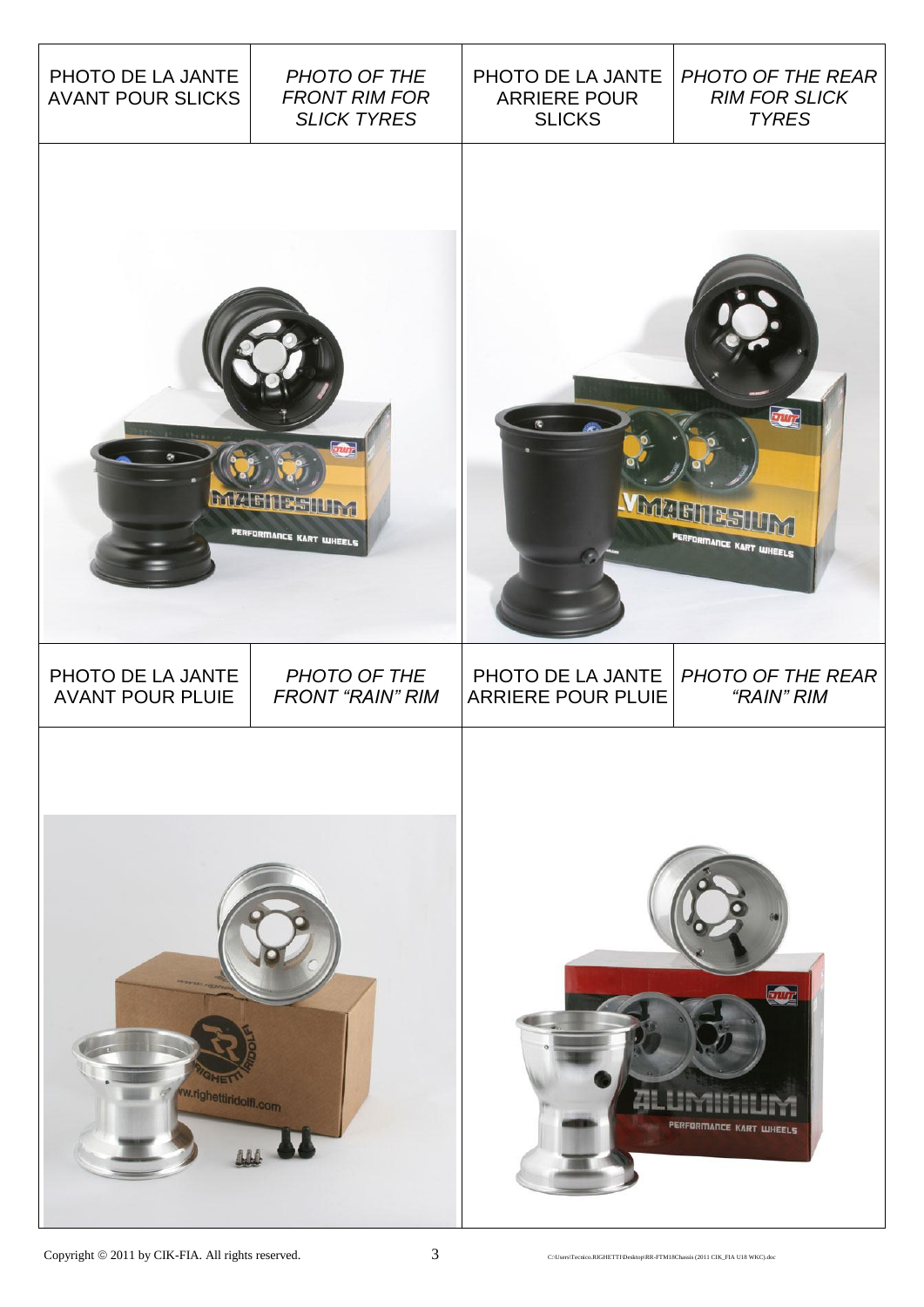| PHOTO DU<br><b>STABILISATEUR</b><br><b>AVANT</b> | PHOTO OF THE<br><b>FRONT STABILISER</b>   | PHOTO DU<br><b>STABILISATEUR</b><br>ARRIÉRE | PHOTO OF THE REAR<br><b>STABILISER</b>               |
|--------------------------------------------------|-------------------------------------------|---------------------------------------------|------------------------------------------------------|
|                                                  |                                           |                                             |                                                      |
|                                                  |                                           |                                             |                                                      |
|                                                  |                                           |                                             |                                                      |
|                                                  |                                           |                                             |                                                      |
|                                                  |                                           |                                             |                                                      |
|                                                  |                                           |                                             |                                                      |
| PHOTO DE LA FUSÉE<br><b>AVANT GAUCHE</b>         | PHOTO OF THE LEFT<br><b>FRONT SPINDLE</b> | PHOTO DE LA FUSÉE<br><b>AVANT DROITE</b>    | PHOTO OF THE<br><b>RIGHT FRONT</b><br><b>SPINDLE</b> |
|                                                  |                                           |                                             |                                                      |
|                                                  |                                           |                                             |                                                      |
|                                                  |                                           |                                             |                                                      |
|                                                  | $\bullet \bullet$                         | 00                                          |                                                      |
|                                                  |                                           |                                             |                                                      |